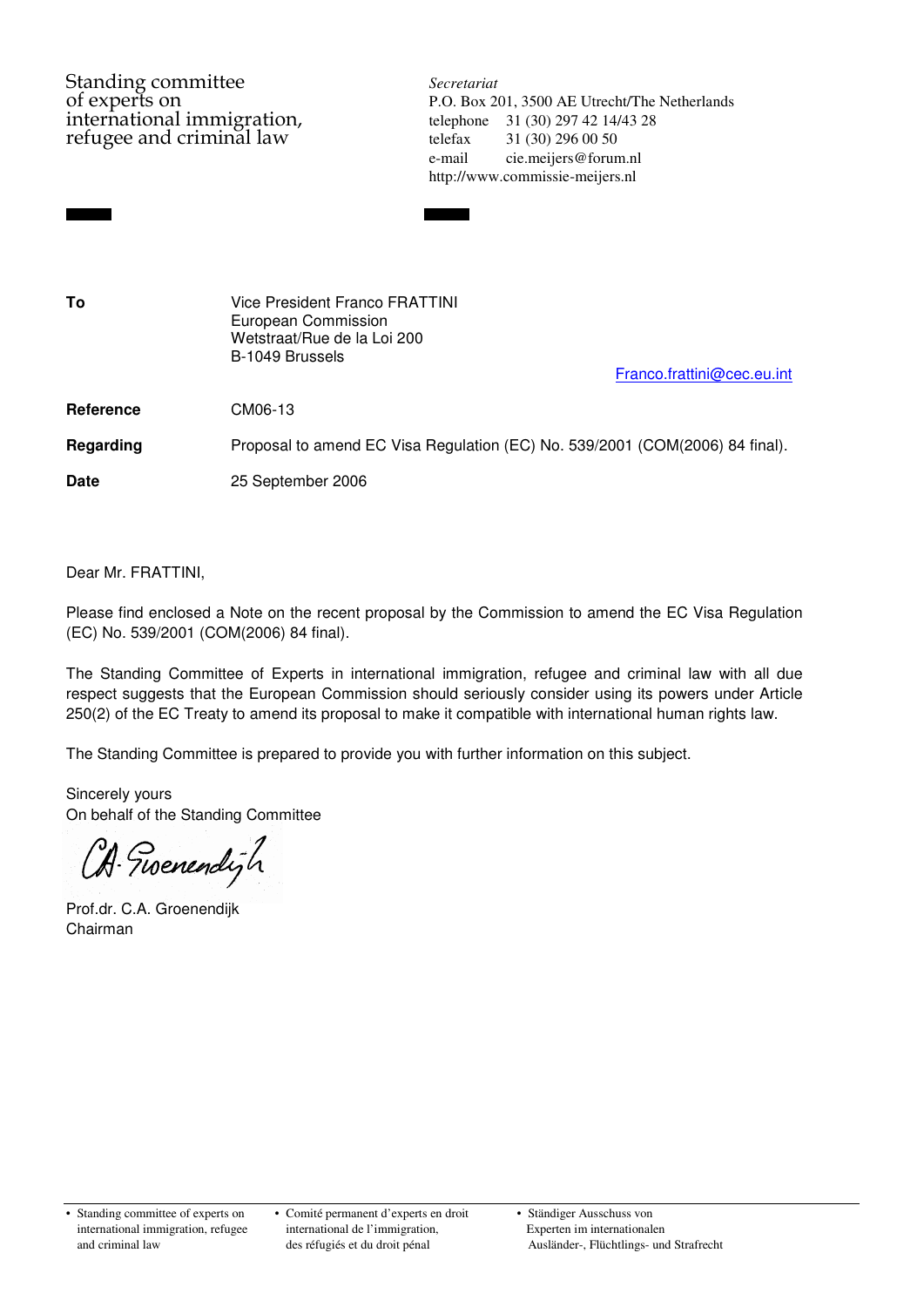## **Note on the recent proposal by the Commission to amend the EC Visa Regulation**

1. The Commission in July 2006 proposed to amend the EC Visa Regulation (EC) No. 539/2001, see COM(2006) 84 final. The main elements of the proposal are that some countries are added to the list of third countries whose nationals must be in possession of visas when crossing the external borders of the Member States (Annex I) and others are added to the list of the countries whose nationals are exempt from that requirement (Annex II). Besides, the Commission proposes to amend the rules on refugees and stateless persons. They remain eligible for visa exemption if they reside in a third country listed in Annex II, but enjoy automatic exemption if they reside in a Member State.

This last amendment will allow, among others, the stateless non-citizen residents in Estonia and Latvia, most of whom are born or have long residence in those countries, but were not granted the nationality of those countries when they regained their independence, to circulate without a visa for a period up to three months in the Schengen area. It will end the anomalous situation that a large share of the lawfully resident population of those two Member States are not only excluded from the free movement within the EU but even obliged to apply for a visa before travelling to other Member States.

2. The Commission also proposes to add to both Annexes certain categories of British citizens who are not nationals of the UK for the purpose of Community law. According to the Commission's proposal four categories of British citizens (British Overseas Territories Citizens, British Overseas Citizens, British Subjects and British Protected Persons) should be mentioned in Annex II and thus be subject to the visa obligation when entering the EU, whilst a fifth category "British Nationals (Overseas)" should be added to Annex I and thus be exempt from the visa obligation.

The Standing Committee of Experts in international immigration, refugee and criminal law is extremely worried by this part of the proposal, since it proposes to introduce distinctions between categories of British citizens, developed since 1981 in British nationality law, into EC immigration law.

The other elements of the Commission's proposal relate to groups of persons defined on the basis of their nationality or on their status under international law (refugees and stateless persons). However, this part of the proposal introduces into Community law distinctions between different classes of British citizens that in practice are closely linked to the ethnic origin of the persons concerned.

The eminent expert on British nationality law, Ann Dummett, stated: "There is no indication at all in our nationality law of ethnic origin being a criterion. But the purpose of the law since 1981, and the manner in which it is implemented, make sure that ethnic origin is in fact and in practice a deciding factor." (letter of 27 August 2006 to the chairman of the Standing Committee).

3. This part of the Commission's proposal is incompatible with Article 1(1) and Article 2 of the Convention on the Elimination of All Forms of Racial Discrimination (CERD). Article 1(3) CERD exempts distinctions in nationality law of the State Parties from the scope of the Convention. Immigration law, however, is not covered by that exceptional exemption. The House of Lords in 2004 explicitly confirmed that the Convention covers distinctions made in national immigration law and the application of that law. Baroness Hale in her opinion in the judgment of the House of Lords in the case of the Czech Roma, that, on the basis of instructions by the Home Office, were stopped by British immigration officers acting at Prague Airport, stated: "Article 1(2) [CERD] .... certainly does not mean that State Parties can discriminate between noncitizens on racial grounds." (House of Lords 9 December 2004, R v. Immigration Office at Prague Airport and another (Respondents) ex parte European Roma Rights Centre and others (Appellants) [2004] UKHL 55 par. 101).

4. Article 6(2) EU Treaty states that 'the Union shall respect fundamental rights, as guaranteed by the [ECHR] and as they result from the constitutional traditions common to the Member States, as general principles of Community law'. The Court in its case law has constantly drawn inspiration from the guidelines supplied by international instruments for the protection of human rights on which the Member States have collaborated or to which they are signatories. Recently, the Court of Justice in the case EP v. Council on the Family Reunification Directive has stated:

"The Court has already had occasion to point out that the International Covenant on Civil and Political Rights is one of the international instruments for the protection of human rights of which it takes account in applying the general principles of Community law**.** (…) That is also true of the Convention on the Rights of the Child referred to above which, like the Covenant, binds each of the Member States." (judgment of 27 June 2006, C-540/03, not yet published in the ECR, par. 35-37).

All EU Member States are bound by the Convention on the Elimination of All Forms of Racial Discrimination. That Convention is another human rights instrument that is a relevant source of human rights and, according to Article 6(2) EU Treaty has to be respected by the Union. Thus, the part of the Commission's proposal that intends to introduce distinctions closely related to the ethnic origin of persons into Community immigration law and obliges Member States to act in accordance with the Regulation, would be contrary to primary Community law. The Court of Justice in the same judgment has held: "Furthermore, a provision of a Community act could, in itself, not respect fundamental rights if it